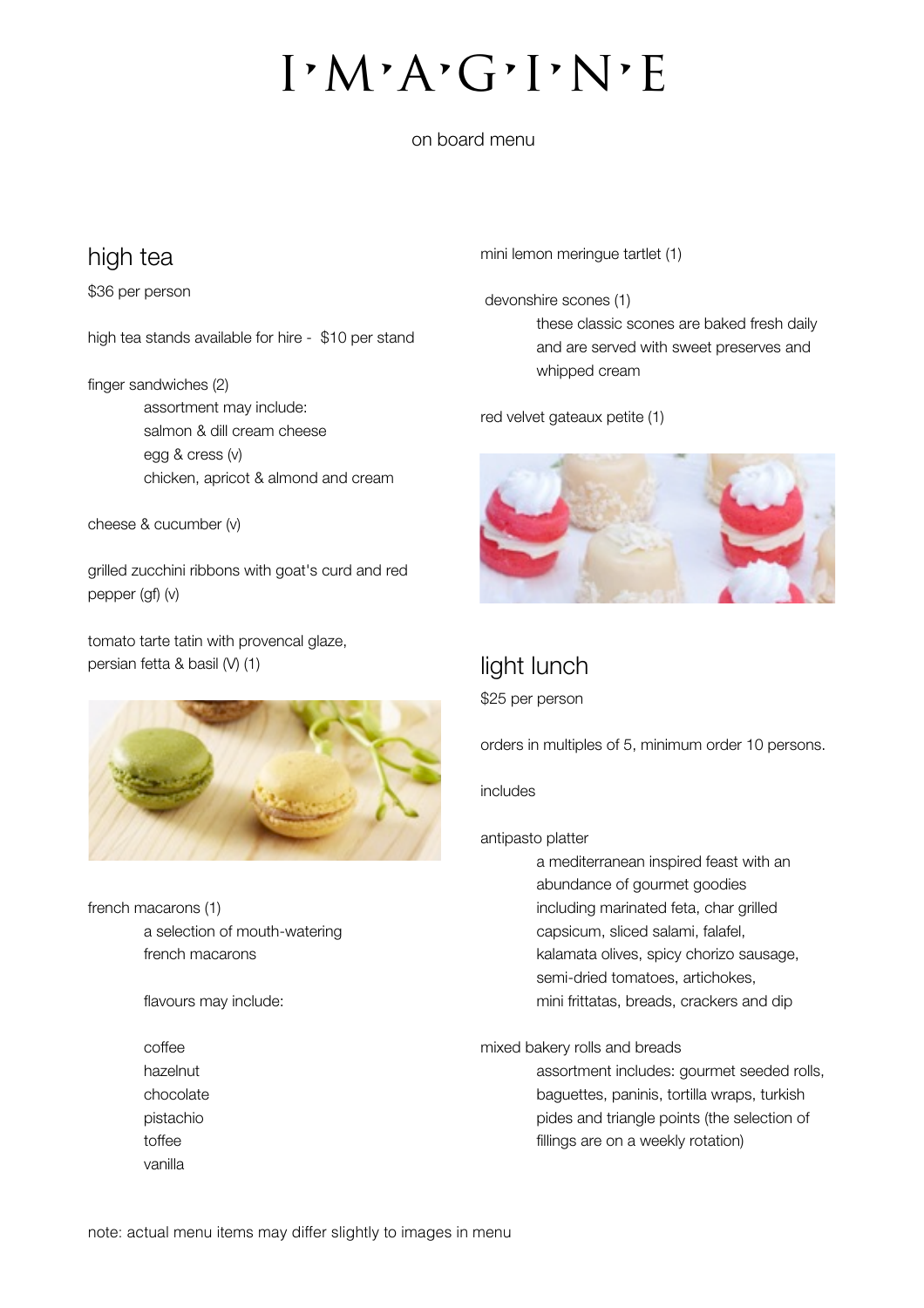

## budget bbq

\$35 per person

italian pork sausage with tomato relish (gf) (df) (2) chicken, zucchini & rosemary kebabs (gf) (df) (1) asian style coleslaw (v) (df) (gf) traditional caesar Salad vietnamese noodle salad (v) (df) (gf) baby baguette with butter

# classic bbq

\$40 per person

minute steak with tomato and tarragon butter (gf) (1)

sticky chicken & capsicum skewers with lemon & garlic (gf) (df) (1)

italian pork sausage (gf) (df) (1)

spaghetti vegetable fritters, spiced yoghurt (v)

baby potatoes, cress, shallots (v)

pasta & crunch vegetable salad (v)

asian style coleslaw (v) (gf) (df)

bbq onions (v)

bbq and tomato sauce (v)

baby baguette with butter (v)

## something substantial

\$50 per person

combined canapés & bbq

#### canapés

 tomato tarte tatin with provencal glaze, persian feta & basil (v) (1)

 sesame glazed asian chicken lollipop (gf) (df)

 grilled zucchini ribbons with goat's curd and red pepper (gf) (v)

 mini frittatas: sweet corn, ham and chive (gf) (1)

### + bbq

 minute steak with tomato and tarragon butter (gf) (1)

 sticky chicken & capsicum skewers with lemon & garlic (gf) (df) (1)

italian pork sausage (gf) (df) (1)

 spaghetti vegetable fritters, spiced yoghurt (v)

baby potatoes, cress, shallots (v)

pasta & crunch vegetable salad (v)

asian style coleslaw (v) (gf) (df)

bbq onions (v)

bbq and tomato sauce (v)

baby baguette with butter (v)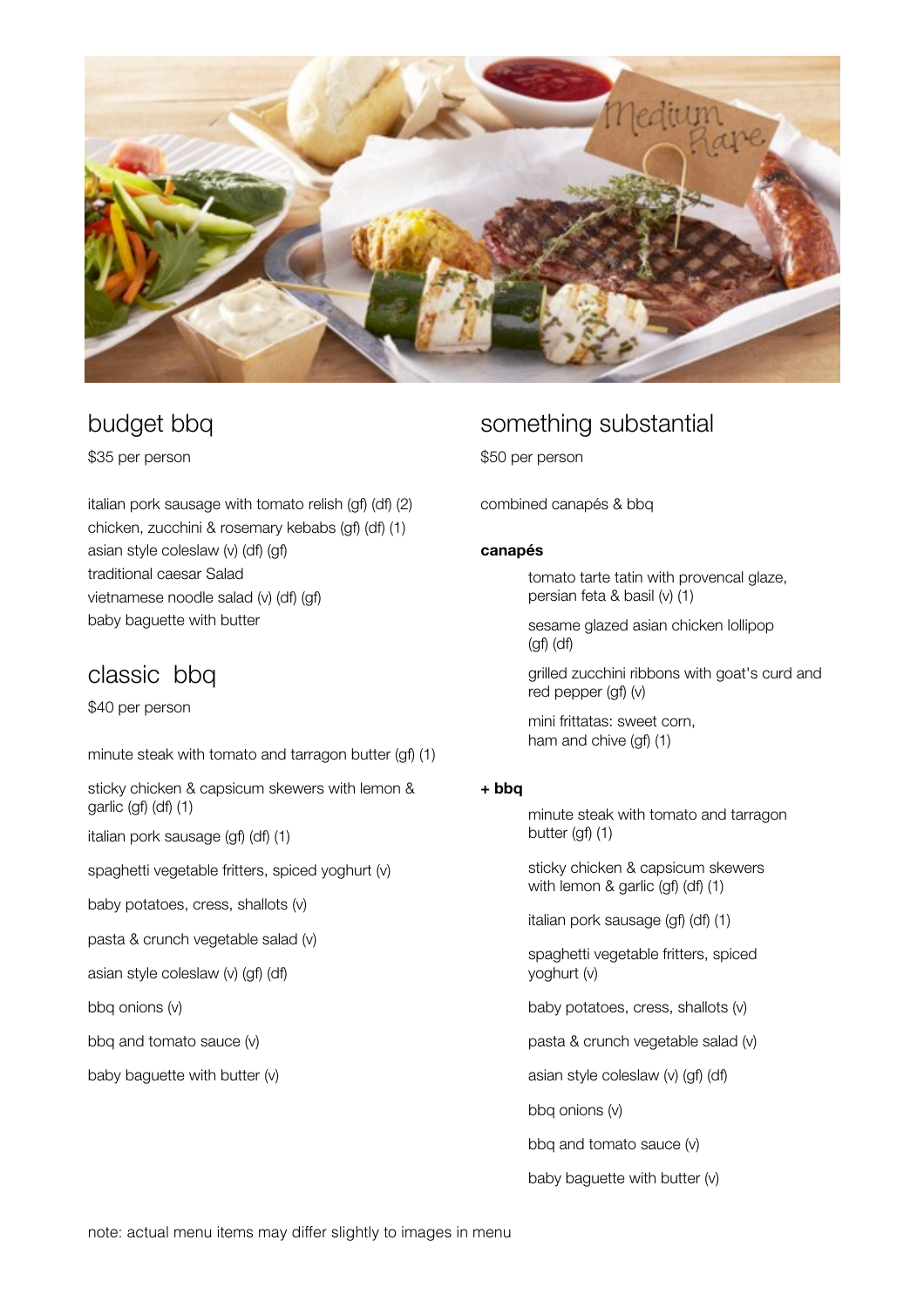

## feasting platters

ocean platter

 small: \$184 (up to 8 people) large: \$270 (up to 12 people)

freshly shucked oysters chilled chilli king prawns poached and smoked tasmanian salmon crab & avocado sushi rolls tarragon & caper aioli mixed leaves & bread rolls (df)

gourmet Cheese, fruit and crackers

small: \$70 (up to 10 people) large: \$95 (up to 15 people)

a selection of local and imported cheeses, sliced seasonal fruit, and an assortment of crackers, accompanied by dried fruit and nuts.

tortilla, turkish and gourmet dips

small: \$48 (up to 10 people) large: \$65 (up to 15 people)

wedges of freshly baked turkish bread and baked tortilla chips accompanied by a selection of gourmet dips.

antipasto platter

 small: \$100 (up to 10 people) l large: \$145 (up to 15 people)

a mediterranean inspired feast with an abundance of gourmet goodies including marinated feta, char grilled capsicum, sliced salami, falafel, kalamata olives, spicy chorizo sausage, semi-dried tomatoes, artichokes, mini frittatas, breads, crackers and dip

continental meats platter

small: \$110 (up to 8 people) large: \$160 (up to 12 people)

a sensational smorgasbord of premium meats including a whole boned seasoned roast chicken, rare roast beef, hungarian salami and shaved leg ham. accompanied with sun dried tomatoes, kalamata olives, char-grilled capsicum and mixed leaves